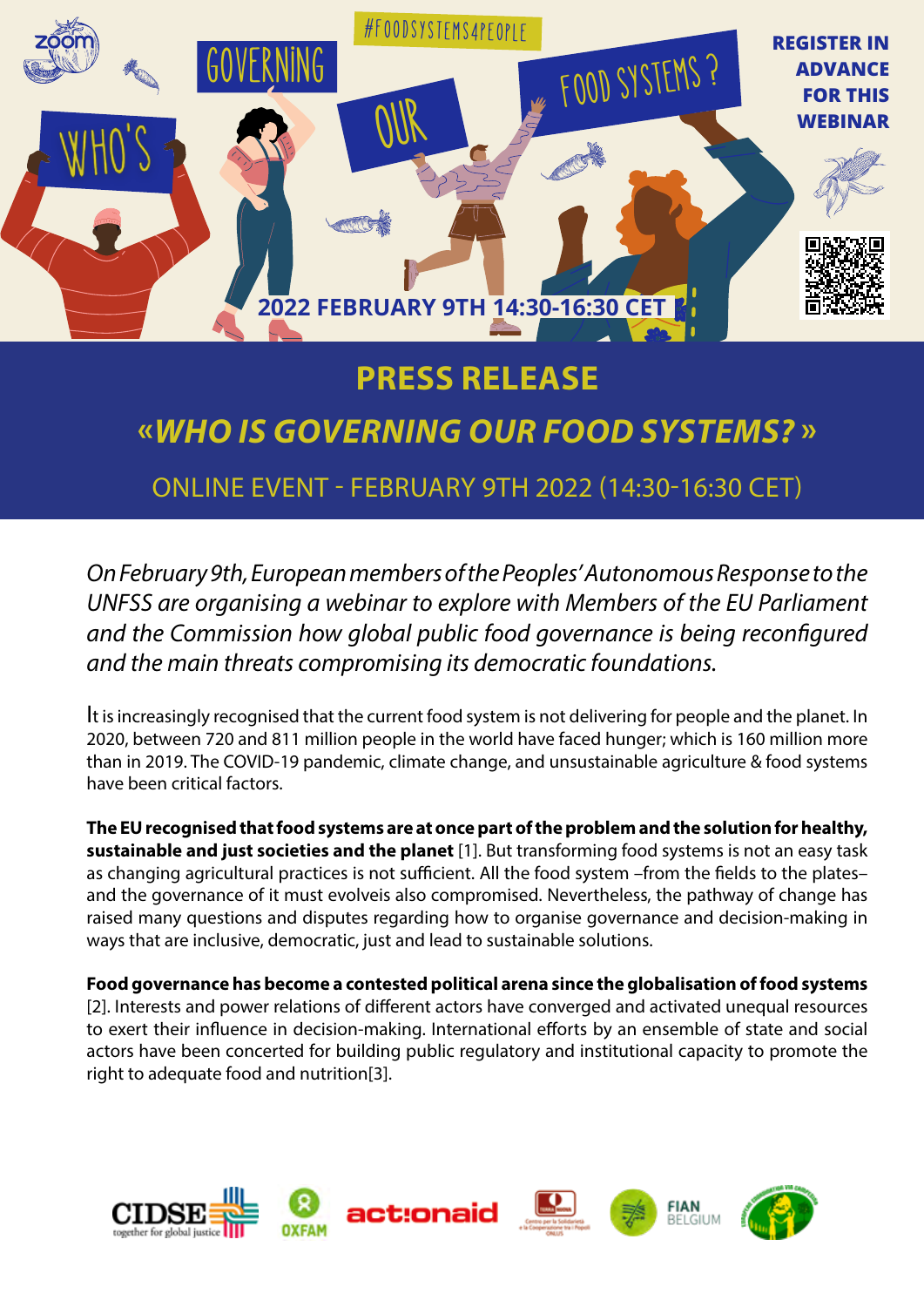The vision of a public global food governance has been effectively addressed via a system of multilateral coordination for democratic control. Nevertheless, recent initiatives such as the UN Food Systems Summit, risk fragmenting the public sphere that sets the rules, norms and decisions concerning food and agriculture-related policies to make room to private interest which relies on technological fixes, financialisation, public-private partnerships and trade liberalisation, regardless of their consequences for the environment and human wellbeing [4].

The primacy and legitimacy of the European public sphere to defend what is deemed to be most beneficial for the planet and the people who inhabit it is therefore confronted by an undue interference of corporations in the international and regional policy spaces. The EU's role to take global leadership in strengthening global food governance upon democratic foundations and inclusive multilateralism is crucial.

The European institutions' capacity to reinforce the right-holders agency and safeguard the public sphere as the legitimate and accountable space to regulate corporate accountability is practicable under the Farm to Fork strategy, the Sustainable Food System legal framework and the Sustainable Corporate Governance initiative and is needed now.

Representing the European regional stream of the People's Autonomous Response to the UNFSS, we are organising [an event, on February 9 at 2:30 pm](https://us02web.zoom.us/webinar/register/WN_F4MD74MGRPOanS8bSdPWdg) with interested Members of the European Parliament, to trigger a debate around the following question:

*"How and to what extent new modalities of global food governance are challenging the public sphere and democratic decision-making for transforming our food systems?"* 

This event will gather representatives from civil society organisations together with EU officials and Members of the Parliament from different Committees (DEVE, INTA, AGRI) and from various political parties to analyse the actual state of food governance and discuss the role of the EU in the future of food systems.

### **Contact persons:**

- Almudena Garcia i Sastre, EU Policy and Advocacy officer, FIAN. [almudena@fian-europe.org](mailto:almudena%40fian-europe.org?subject=INFO%20who%27s%20governing%20our%20foodsystems)
- Vincent Dauby, Agroecology and Food Sovereignty officer, CIDSE [dauby@cidse.org](mailto:dauby%40cidse.org?subject=INFO%20who%27s%20governing%20our%20foodsystems)

[1] European Commission. 2020. «A Farm To Fork Strategy For A Fair, Healthy And Environmentally-Friendly Food System». Brussels: COM(2020) 381 final.

[2] McKeon, Nora. 2021. «Global Food Governance». Development 64 (1-2): 48-55. doi:10.1057/s41301-021-00299-9.

[3] Summary Report». 2021. In 49Th Session Of The Committee On World Food Security (CFS 49). International Institute for Sustainable Development. [online] Available at: [https://enb.iisd.org/sites/default/files/2021-10/cfs\\_49\\_summary\\_0.pdf](https://enb.iisd.org/sites/default/files/2021-10/cfs_49_summary_0.pdf).

[4] Clapp, Jennifer, and Doris A Fuchs. 2009. Corporate Power In Global Agrifood Governance. Cambridge, Mass.: MIT Press.